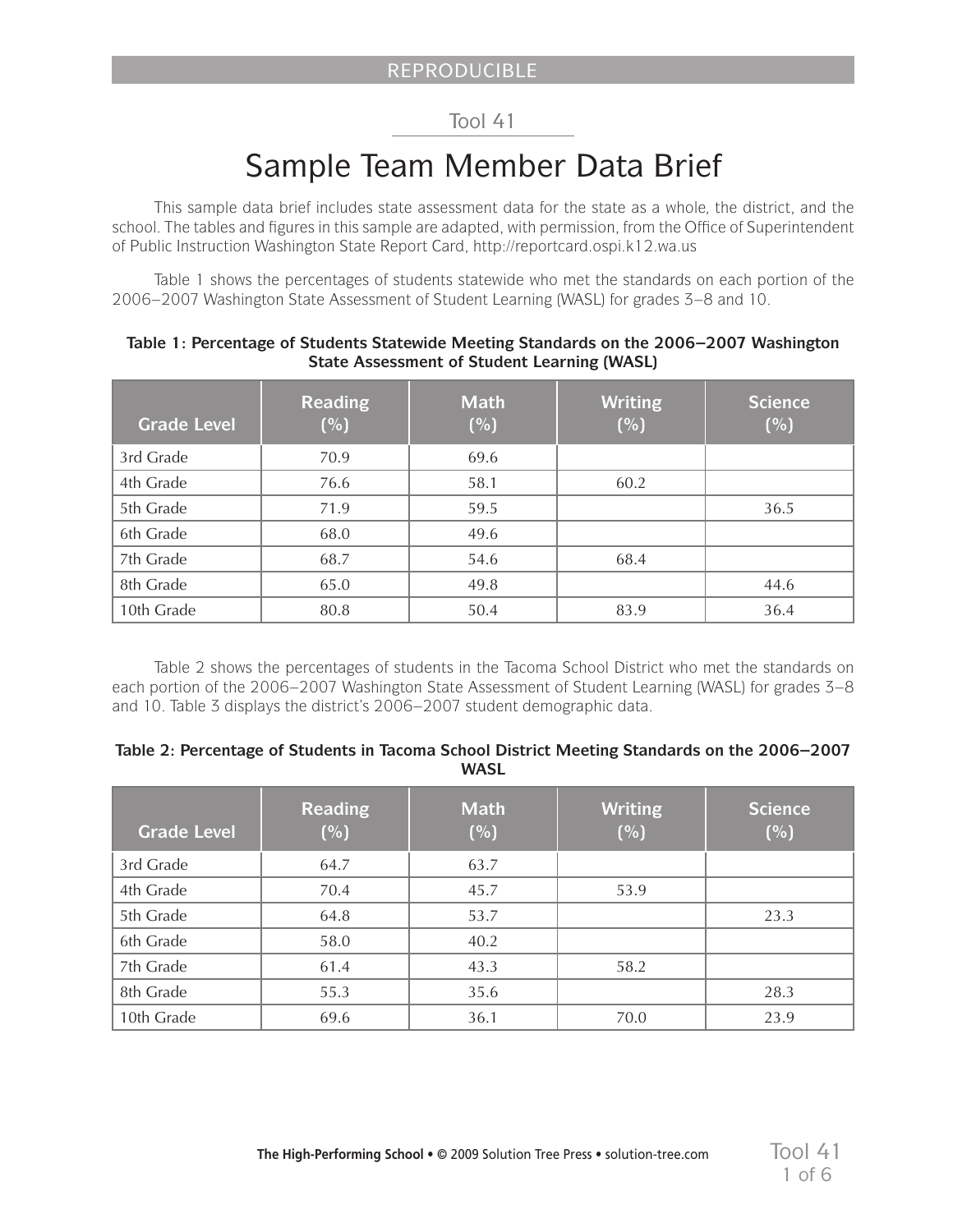| <b>Enrollment (October 2006)</b>   |          |
|------------------------------------|----------|
| Student count                      | 30,060   |
| Gender (October 2006)              |          |
| Male                               | 51.3%    |
| Female                             | 48.7%    |
| <b>Ethnicity (October 2006)</b>    |          |
| American Indian/Alaska Native      | 2.0%     |
| Asian                              | $12.4\%$ |
| <b>Black</b>                       | 23.0%    |
| Hispanic                           | 11.9%    |
| White                              | 49.9%    |
| <b>Special Programs (May 2007)</b> |          |
| Free or reduced-price meals        | 54.8%    |
| Special education                  | 12.9%    |
| Transitional bilingual             | $6.2\%$  |
| Migrant                            | $0.1\%$  |

#### **Table 3: Tacoma School District Student Demographics, 2006–2007**

Table 4 shows the percentages of students at Ravenswood Elementary School (a pseudonym) who met the standards on each portion of the 2006–2007 Washington State Assessment of Student Learning (WASL) for grades 3–5. Table 5 displays the school's 2006–2007 student demographic data.

| Table 4: Percentage of Ravenswood Elementary Students Meeting Standards on the 2006-2007 WASL |  |  |
|-----------------------------------------------------------------------------------------------|--|--|
|                                                                                               |  |  |

| <b>Grade Level</b> | <b>Reading</b><br>(%) | <b>Math</b><br>(%) | <b>Writing</b><br>(%) | <b>Science</b><br>(%) |
|--------------------|-----------------------|--------------------|-----------------------|-----------------------|
| 3rd Grade          | 57.9                  | 60.5               |                       |                       |
| 4th Grade          | 61.5                  | 30.8               | 37.0                  |                       |
| 5th Grade          | 61.3                  | 41.9               |                       | 9.7                   |

**Table 5: Ravenswood Elementary Student Demographics, 2006–2007**

| <b>Enrollment (October 2006)</b> |          |  |  |  |
|----------------------------------|----------|--|--|--|
| Student count<br>232             |          |  |  |  |
| Gender (October 2006)            |          |  |  |  |
| Male                             | $49.1\%$ |  |  |  |
| Female                           | $50.9\%$ |  |  |  |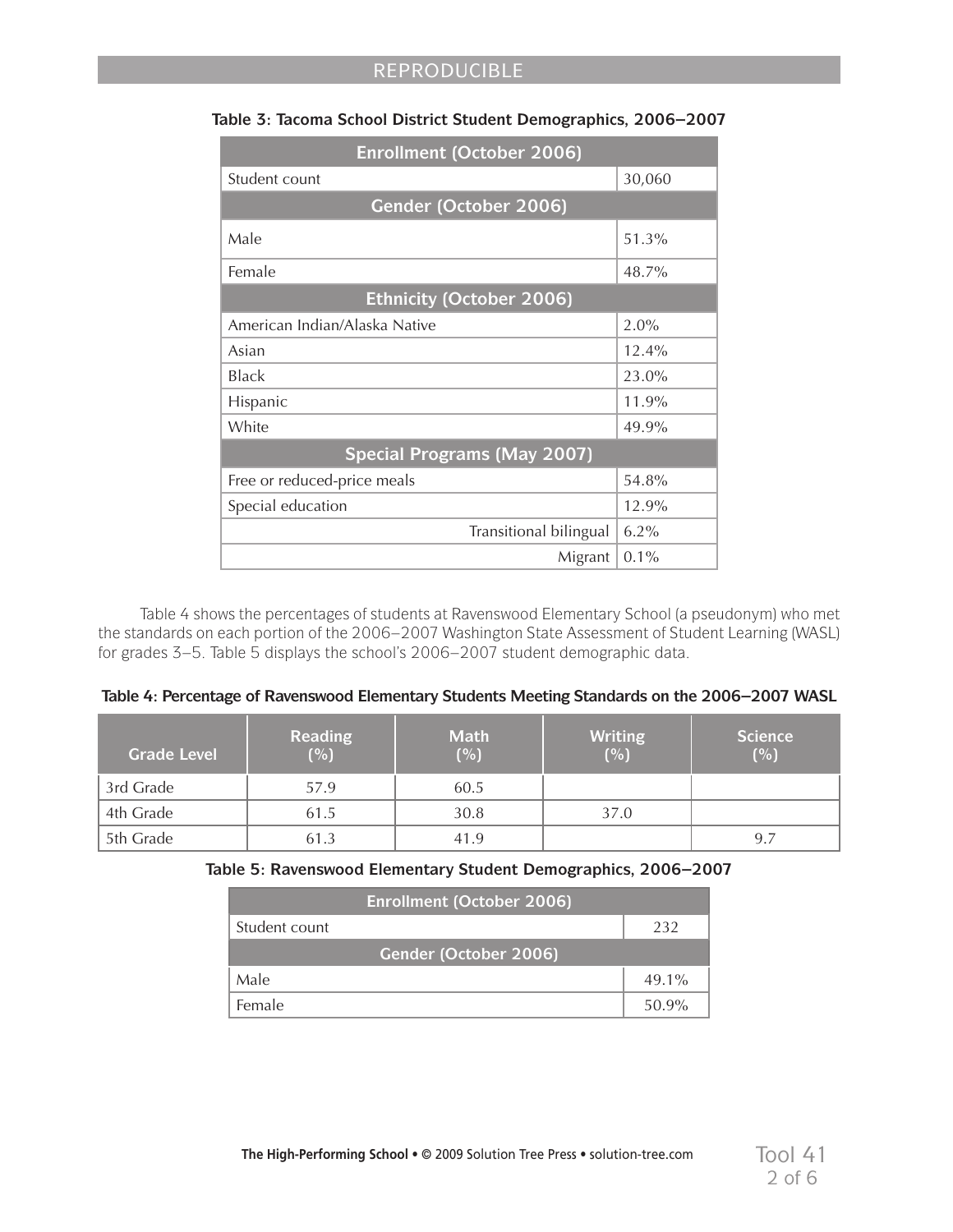## REPRODUCIBLE

| <b>Ethnicity (October 2006)</b>    |          |  |  |  |
|------------------------------------|----------|--|--|--|
| American Indian/Alaska Native      | $10.8\%$ |  |  |  |
| Asian                              | $14.7\%$ |  |  |  |
| Black                              | $19.4\%$ |  |  |  |
| Hispanic                           | 25.0%    |  |  |  |
| White                              | 29.3%    |  |  |  |
| <b>Special Programs (May 2007)</b> |          |  |  |  |
| Free or reduced-price meals        | 90.6%    |  |  |  |
| Special education                  | 13.5%    |  |  |  |
| Transitional bilingual             | $20.2\%$ |  |  |  |
| Migrant                            | $1.5\%$  |  |  |  |
| <b>Other Information</b>           |          |  |  |  |
| Unexcused absence rate (2006–07)   | 0.9%     |  |  |  |

# **Trend Data**

Table 6 and Figure 1 show the percentages of all third-graders in the school, district, and state who met the standard on the WASL reading assessment in 2005–2006 and 2006–2007.

#### **Table 6: Percentage of Students Meeting Third-Grade Reading Standard**



**Figure 1: Third-grade reading trend, 2005–2007.**

[Data (in the same format) for the percentages of all third-graders in the school, district, and state who met the standard on the WASL math assessment in 2005–2006 and 2006–2007 would be included here.]

Table 7 and Figure 2 show the percentages of all fourth-graders in the school, district, and state who met the standard on the WASL reading assessment from 1996–1997 through 2006–2007.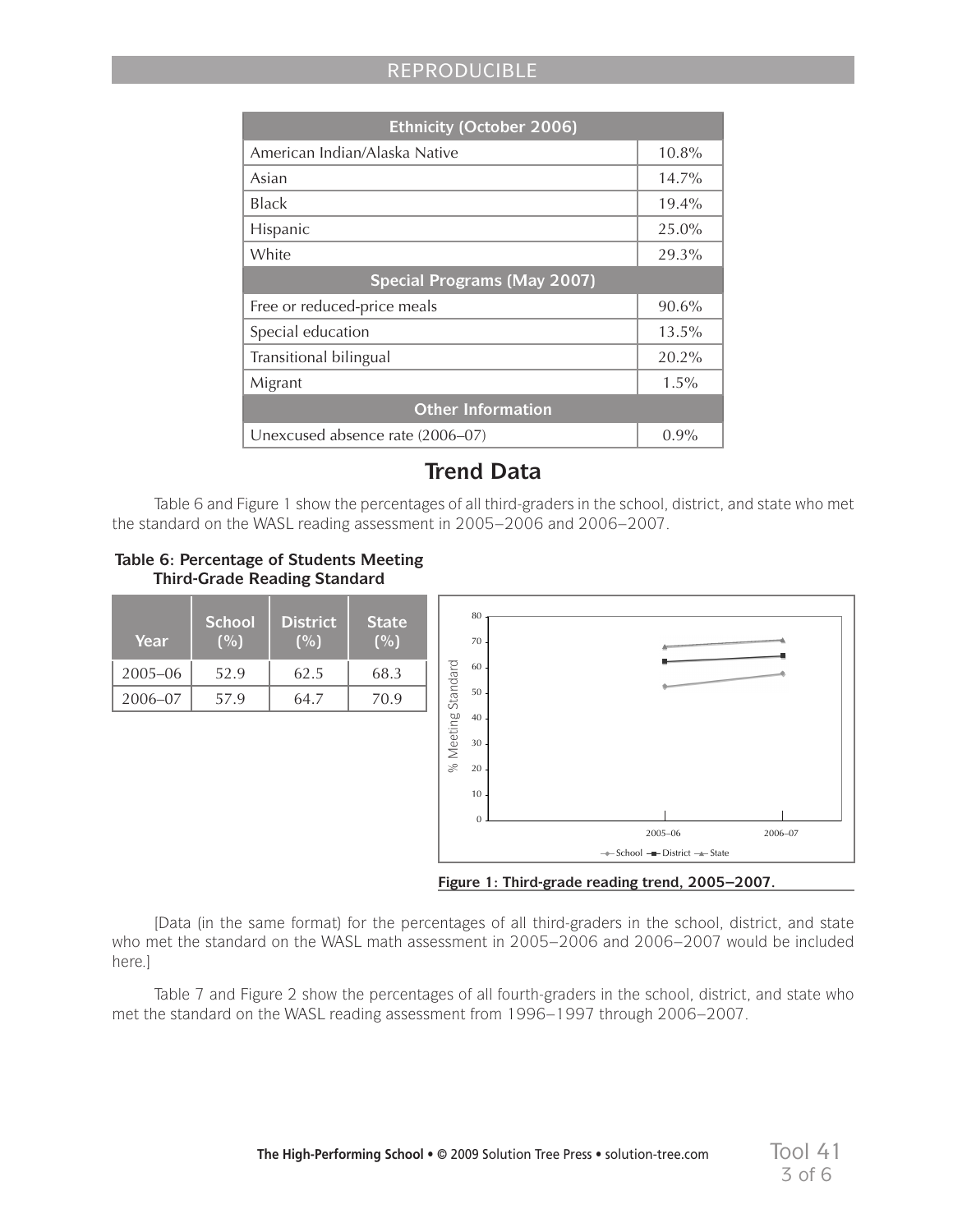|             | <b>School</b>       | <b>District</b> | <b>State</b> |                    |
|-------------|---------------------|-----------------|--------------|--------------------|
| Year        | $(\sqrt[6]{\circ})$ | (% )            | (%)          |                    |
| 1996–97     | 37.8                | 43.2            | 47.9         | % Meeting Standard |
| 1997–98     | 37.9                | 45.8            | 55.6         |                    |
| 1998-99     | 44.4                | 50.5            | 59.1         |                    |
| 1999-00     | 31.7                | 57.9            | 65.8         |                    |
| 2000-01     | 34.0                | 58.0            | 66.1         |                    |
| $2001 - 02$ | 62.3                | 60.4            | 65.6         |                    |
| $2002 - 03$ | 44.9                | 61.4            | 66.7         |                    |
| $2003 - 04$ | 45.9                | 69.6            | 74.4         |                    |
| $2004 - 05$ | 62.1                | 76.3            | 79.5         | Figu               |
| $2005 - 06$ | 73.0                | 74.6            | 81.2         |                    |
| 2006-07     | 61.5                | 70.4            | 76.6         |                    |





**Figure 2: Fourth-grade reading trend, 1996–2007.**

[Data (in the same format) for the percentages of all fourth-graders in the school, district, and state who met the standard on the WASL math assessment from 1996–1997 through 2006–2007 would be included here.]

[Data (in the same format) for the percentages of all fourth-graders in the school, district, and state who met the standard on the WASL writing assessment from 1996–1997 through 2006–2007 would be included here.]

[Data (in the same format) for the percentages of all fifth-graders in the school, district, and state who met the standard on the WASL reading assessment in 2005–06 and 2006–07 would be included here.]

[Data (in the same format) for the percentages of all fifth-graders in the school, district, and state who met the standard on the WASL math assessment in 2005–06 and 2006–07 would be included here.]

[Data (in the same format) for the percentages of all fifth-graders in the school, district, and state who met the standard on the WASL science assessment from 2003–04 through 2006–07 would be included here 1

# Ravenswood Elementary Fourth-Grade Aggregated and Disaggregated Data

Table 8 and Figure 3 show the percentages of all Ravenswood Elementary fourth-graders who met the standards on the WASL reading, math, and writing assessments from 1996–1997 through 2006–2007.

Table 9 and Figure 4 show the percentages of Ravenswood Elementary low-income fourth-graders who met the standards on the WASL reading, math, and writing assessments from 2001–2002 through 2006–2007.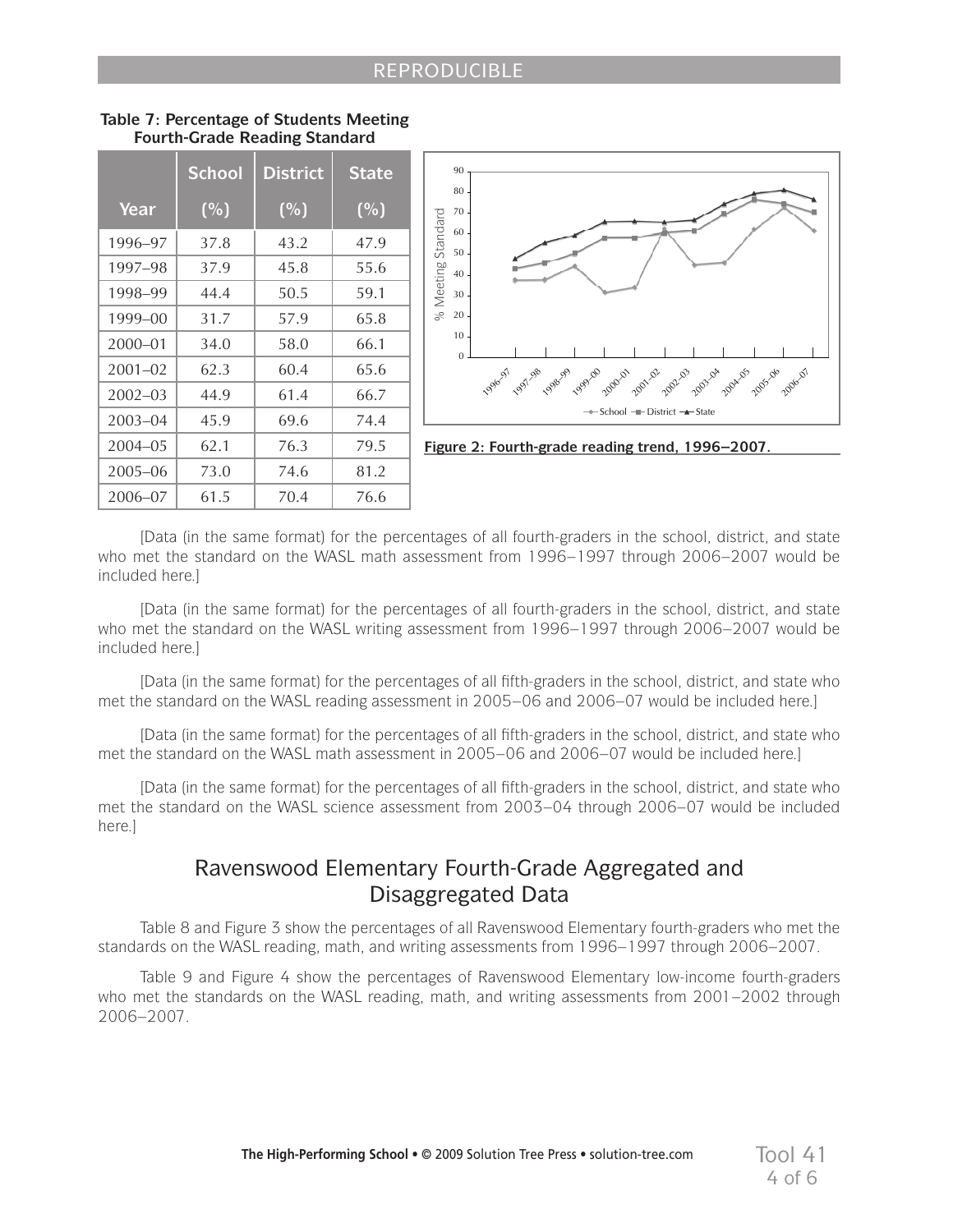| 17.6<br>12.1<br>15.9<br>19.0<br>23.4<br>29.5<br>22.4<br>18.9 | 60<br>Meeting Standard<br>50<br>40<br>30<br>20<br>Se<br>10<br>$\overline{0}$<br>$\blacksquare$ |
|--------------------------------------------------------------|------------------------------------------------------------------------------------------------|
|                                                              |                                                                                                |
|                                                              |                                                                                                |
|                                                              |                                                                                                |
|                                                              |                                                                                                |
|                                                              |                                                                                                |
|                                                              |                                                                                                |
|                                                              |                                                                                                |
|                                                              |                                                                                                |
| 58.6                                                         | Figure 3: F                                                                                    |
| 51.4                                                         | 2007.                                                                                          |
| 37.0                                                         |                                                                                                |
| <b>Writing</b><br>(%)                                        | 80                                                                                             |
| 29.5                                                         | 70<br>60                                                                                       |
|                                                              |                                                                                                |
| 22.4                                                         | 50                                                                                             |
| 20.6                                                         | 40                                                                                             |
| 55.6                                                         | 30                                                                                             |
| 50.0                                                         | Meeting Standard<br>%<br>20                                                                    |
| 30.4                                                         | 10<br>$\overline{0}$ .                                                                         |
|                                                              |                                                                                                |

#### **Table 8: Percentage of Ravenswood Elementary Fourth-Graders Meeting WASL Standards, 1996–2007**



**Figure 3: Ravenswood fourth-grade WASL trend, 1996– 2007.**

#### **Table 9: Percentage of Ravenswood Elementary Low-Income Fourth-Graders Meeting WASL Standards, 2001–2007**

| Year        | <b>Reading</b><br>(%) | <b>Math</b><br>(% ) | <b>Writing</b><br>(%) |
|-------------|-----------------------|---------------------|-----------------------|
| $2001 - 02$ | 62.3                  | 37.7                | 29.5                  |
| $2002 - 03$ | 44.9                  | 26.5                | 22.4                  |
| $2003 - 04$ | 47.1                  | 20.6                | 20.6                  |
| $2004 - 05$ | 59.3                  | 22.2                | 55.6                  |
| $2005 - 06$ | 70.0                  | 26.7                | 50.0                  |
| 2006-07     | 59.1                  | 27.3                | 30.4                  |



**Figure 4: Ravenswood low-income fourth-grade WASL trend, 2001–2007.**

[Data (in the same format) for the percentages of Ravenswood Elementary fourth-graders with limited English proficiency who met the standards on the WASL reading, math, and writing assessments from